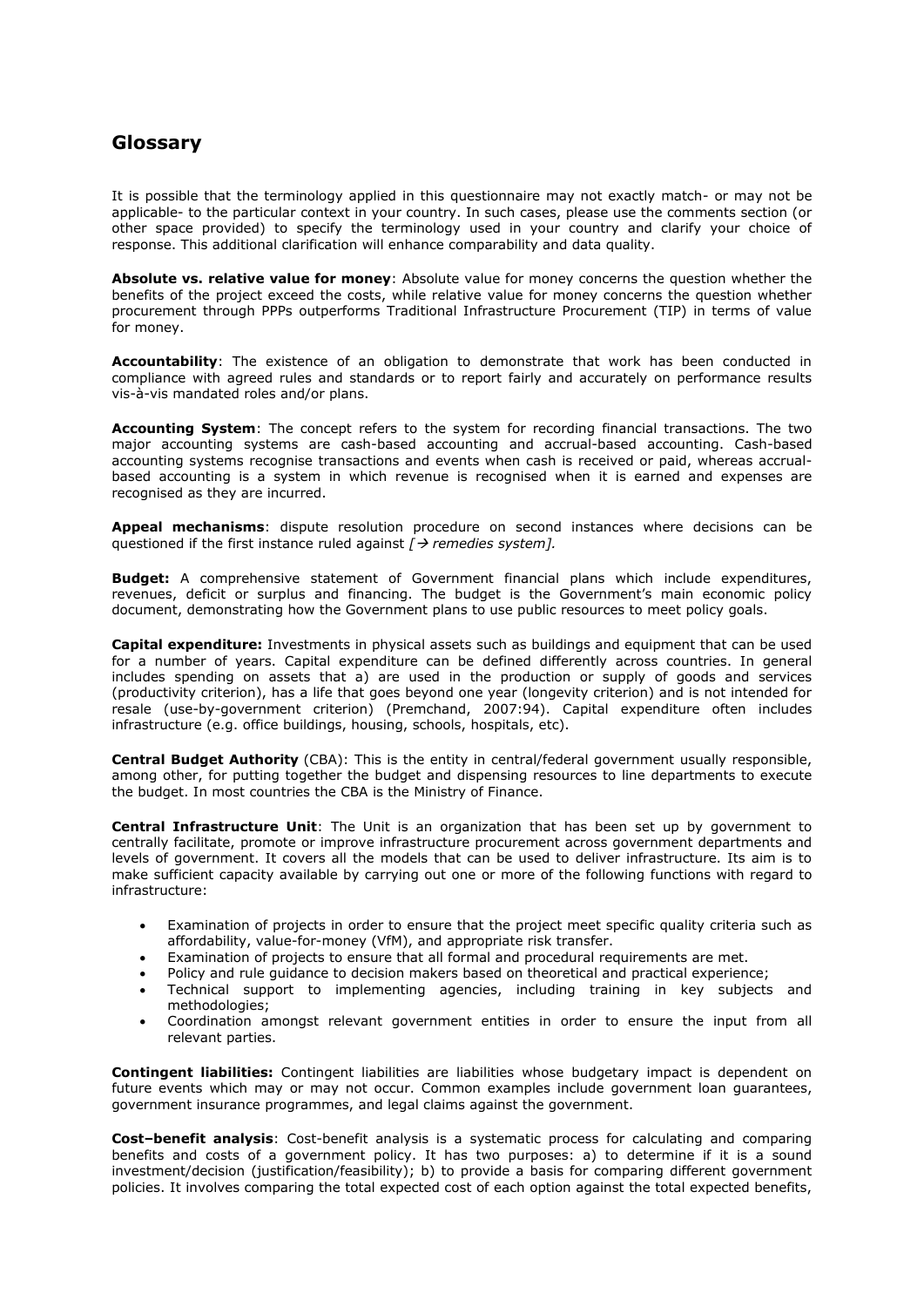to see whether the benefits outweigh the costs, and by how much. Cost-benefit analysis is related to, but distinct from *cost-effectiveness analysis***.** In cost-benefit analysis, benefits and costs are expressed in monetary terms, and are adjusted for the time value of money, so that all flows of benefits and costs over time are expressed on a common basis in terms of their "net present value."

**Cost-effectiveness analysis**: Cost-effectiveness analysis is a form of economic analysis that compares the relative costs and outcomes (effects) of two or more courses of action. Cost-effectiveness analysis is often used in the field of health services, where it may be inappropriate to monetize health effect. Common measures include "quality-adjusted life years".

**Current expenditure:** Current expenditure incurs in carrying out an organisation's day-to day activities such as payroll, rent, office supplies and utilities.

**Expenditure**: The term refers to Government spending (or outlays) made to fulfil a Government obligation, through a payment or promise of a future payment.

**Green Budgeting**: Environmentally responsive or green budgeting means using the tools of budgetary policy-making to improve the impact of environmentally sustainable policies. This includes assessing the coherence of policies and resource allocations, towards the delivery of national and international commitments. Green budgeting can also contribute to informed, evidence-based debate and discussion on sustainable and inclusive growth.

**Line Ministries**: Central government organisations responsible for designing and implementing policies in line with wider Government policies, and for the direction of Agencies/Executive Units under their authority. Line Ministries may be called Departments in some countries, and have responsibility for their own budget portfolios although they must report to CBAs and are subject to their review.

**Long-term national strategic plan**: a politically sanctioned document that demands concrete action in terms of infrastructure services to society over the long term. This might go beyond a normal political mandate period. The design of the vision requires a process that distils complex and multi-faceted infrastructure issues, cutting across a multiplicity of actors, sectors and interests, into a coherent set of decisions with long term impact, including projects and processes. Such a process should be anchored in central agencies (Chief Executive, Ministry of Finance, or similar) have substantial input from policy departments, sub-national governments, civil society, and business stakeholders.

**Medium-term expenditure framework:** A framework for integrating fiscal policy and budgeting over the medium-term (typically over a 3-5 year period). In general terms, this involves systematic linkages between (a) aggregate fiscal forecasting, (b) maintaining detailed medium-term budget estimates reflecting existing government policies, and (c) maintaining compliance with a normative fiscal framework. A key objective of an MTEF is to establish multi-year expenditure ceilings which are effective for the purposes of planning and prioritisation.

**Negotiated tendering**: For contracts of highly specialized areas, or contracts to be extended, it may be appropriate to negotiate with a single supplier.

**Public-Private Partnerships** (PPPs): For the purposes of this questionnaire the PPP concept includes both 'pure PPP', i.e. projects where the main source of revenue for the private partners is government (in the form of regular payments or a unit charge), as well as concessions (where the main source of revenue are user charges levied by the private partners on the beneficiaries of the services). (PPPs) are long term agreements between the government and a private partner whereby the private partner delivers and finances public services using a capital asset, sharing the associated risks with the public sector. The private partner will receive either a stream of payments from the government or user charges levied directly on the end users, or both. The stream of payments for services delivered may depend on the private partner's compliance with government specifications for quality and quantity. PPPs may deliver public services both with regards to infrastructure assets (such as bridges, roads) and social assets (such as hospitals, utilities, prisons).

**PPP Unit:** A PPP Unit is an organization that has been set up by government to centrally facilitate, promote or improve PPPs across government departments. Its aim is to make capacity available by carrying out one or more of the following functions with regard to PPPs:

- Examination of projects in order to ensure that the PPPs meet specific quality criteria such as affordability, value-for-money (VfM), and appropriate risk transfer.
- Policy and rule guidance to decision makers based on theoretical and practical experience;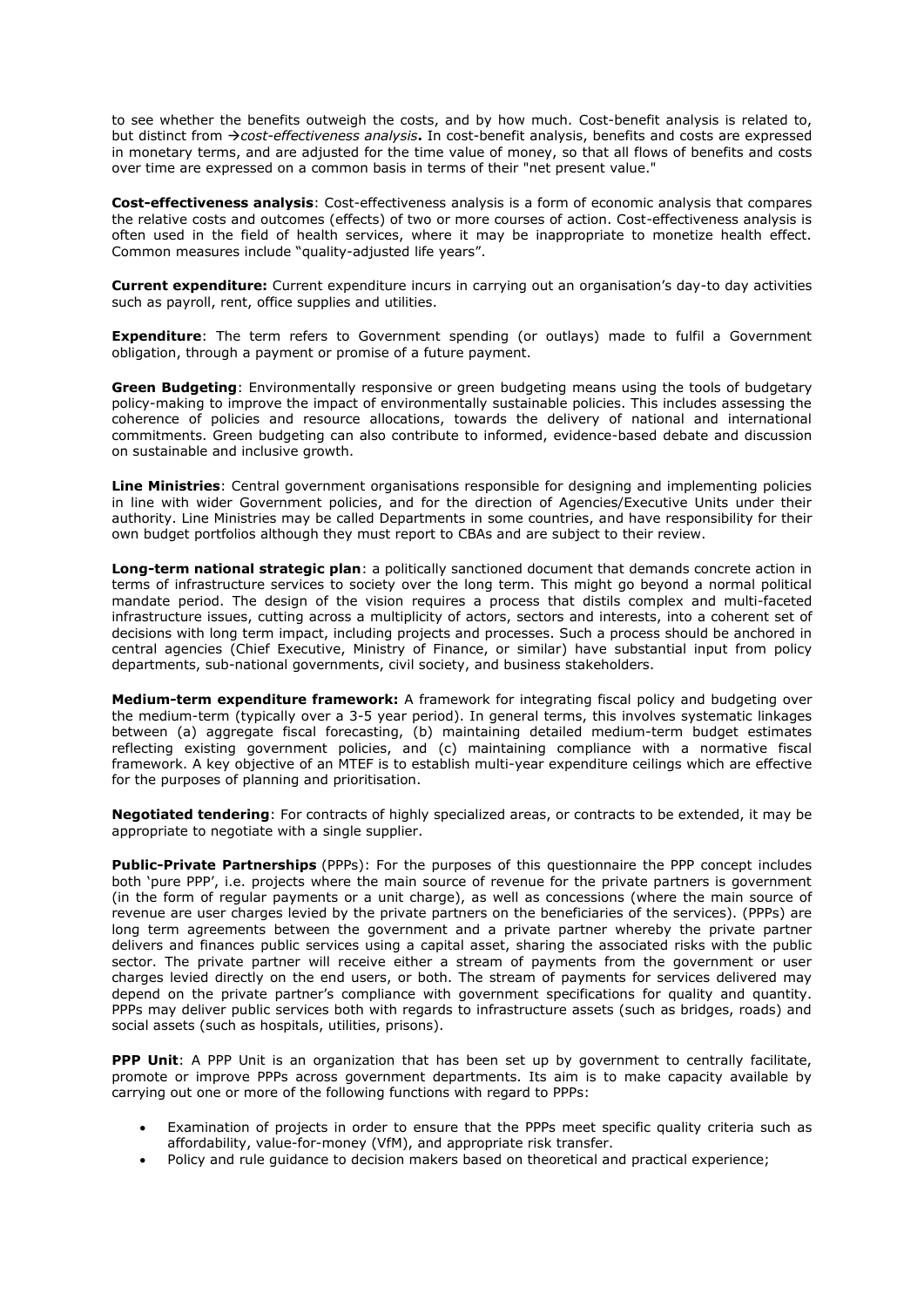- Technical support to implementing agencies, including training in key subjects and methodologies;
- Promotion of PPP as a feasible and efficient method for infrastructure procurement;
- Coordination amongst relevant government entities in order to ensure correct processes.

**Open tendering**: Open tendering offers the maximum level of competition, allowing for emerging suppliers to try securing work. If the project is large, a pre-qualification process might take place producing a short-list of suitable suppliers who then will be invited to tenders.

**Optimism bias:** The tendency for *ex-ante* assessments to underestimate the cost and time it will take to complete the complete a projects.

**Regulatory design**: setting the "rules of the game" for a particular sector and market. The regulatory framework has profound impact on infrastructure investment, development, maintenance, upgrading and decommissioning. At the most basic level regulation is justified when its economic, social and environmental benefits justify the costs and net benefits are maximised. Regulation should serve the public interest and be informed by the legitimate needs of those affected by regulation. In addition to well-designed rules, good outcomes require that the implementation of these rules is overseen by regulators that enjoy adequate governance arrangements and whose mission allows for the achievement of expected economic, social, and environmental goals.

**Regulated Private Assets/Regulated Asset Base (RAB)**: The RAB comprises the net book value of the assets under economic regulation. The key principle of the RAB is that the assets are subject to financial capital maintenance (financial value is maintained) as opposed to physical capital maintenance (the productive capacity of the assets is maintained). Through this the investors are shielded from hidden expropriation. In effect, the private investor's returns in a RAB are subject only to meeting efficiency targets that he has agreed with the economic regulator. The financial return for the owner of the asset return is almost guaranteed. RAB models attract large amounts of private capital into infrastructure (utilities in particular) through a transparent and consistent mechanism that reduces investor risk and places a cap on consumer prices. For the investors themselves, this mechanism represents an important method for preserving the capital invested in the regulated assets.

**Remedies system**: dispute resolution procedure by which an excluded bidder can contest the decision to award the contract to another supplier. These claims could be brought on the basis of alleged violation of the law or general procurement principles (fairness, transparency, equal treatment, etc.).

**Selective tendering**: Only suppliers who are invited can submit tenders. A pre-selected list of potential suppliers is prepared containing suppliers which qualify in terms of size, nature and complexity of their activities and who have a suitable track record. The list is maintained and regularly reviewed based on the performance of prospective suppliers.

**Single-stage tendering**: When at the beginning of tendering, realistic prices can be calculated in a fullinformation environment with regards to the necessary parameters, single-stage tendering is suitable.

**Short list**: A list of specific priority projects (within a long- term plan) that is politically committed to make happen within the medium term. This may apply to specific government programmes for an electoral cycle.

**SOE**: A legal entity that is created by the government in order to partake in commercial activities on the government's behalf. A state-owned enterprise (SOE) can be either wholly or partially owned by a government and is typically earmarked to participate in commercial activities.

**Total Cost of Ownership (TCO)**: This type of analysis is meant to uncover all the lifetime costs that follow from owning certain kinds of assets. For this reason, TCO is sometimes called life cycle cost analysis.

**(Traditional) infrastructure procurement (TIP):** Public works refer to the acquisition by government of infrastructure such as roads and buildings (i.e. hospital buildings, school buildings). Usually government specifies the design requirements of the capital asset. A private company builds and subsequently transfers it to government, who then operates the asset.

**Two-stage tendering**: During the first-stage, the parties agree on a limited appointment since not all the information is available. This appointment allows the work to begin. During the second-stage when all required information becomes available, a fixed price is negotiated for the contract.